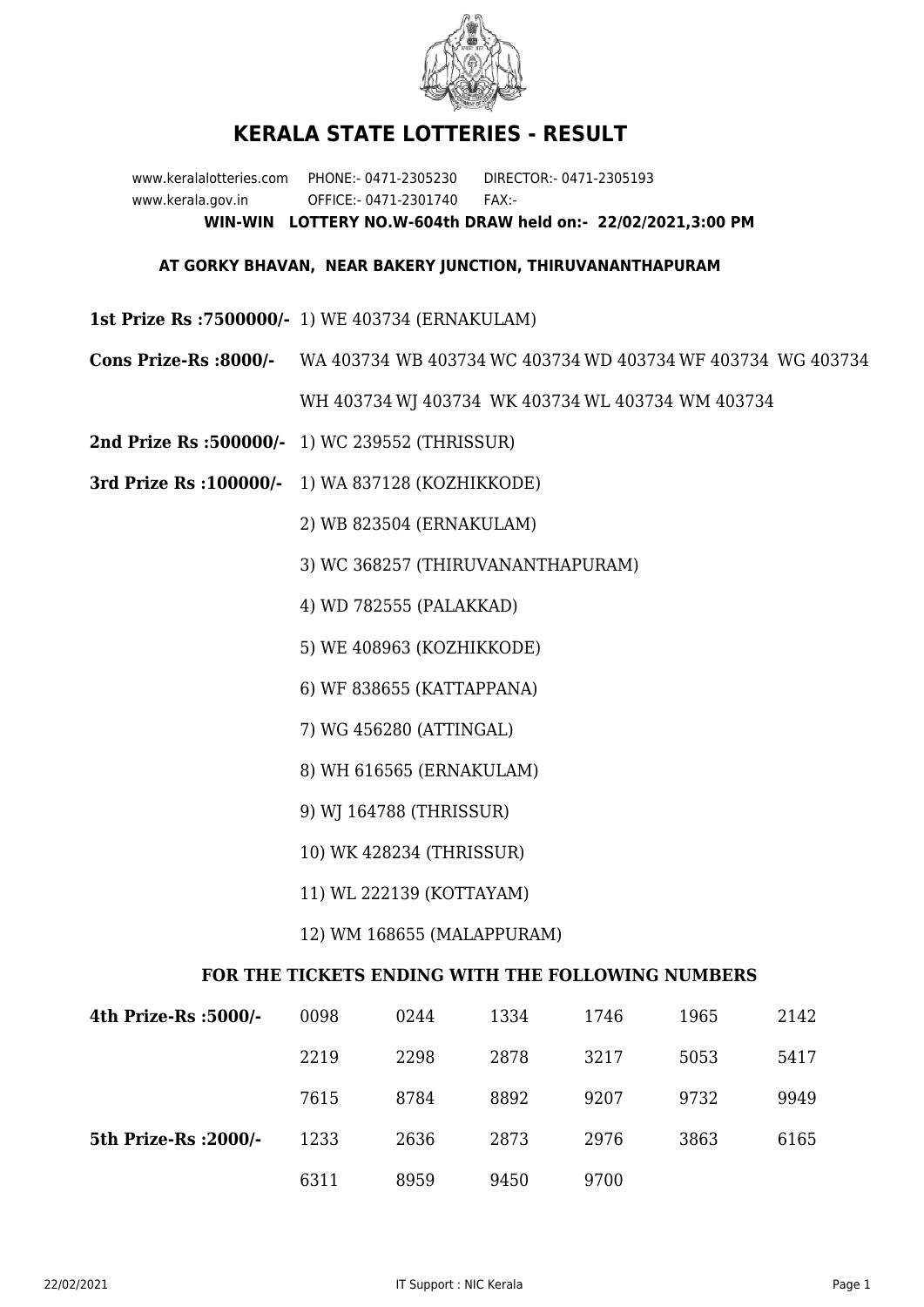| 6th Prize-Rs : 1000/- | 1326 | 2067 | 3605 | 3893 | 5220 | 6427 |
|-----------------------|------|------|------|------|------|------|
|                       | 6882 | 8425 | 8431 | 8498 | 8570 | 8871 |
| 7th Prize-Rs :500/-   | 0091 | 0319 | 0388 | 0600 | 0846 | 1111 |
|                       | 1344 | 1416 | 1504 | 1516 | 1565 | 1611 |
|                       | 1821 | 1843 | 2065 | 2166 | 2182 | 2501 |
|                       | 2551 | 2646 | 2744 | 2896 | 3082 | 3102 |
|                       | 3181 | 3184 | 3415 | 3440 | 3444 | 3472 |
|                       | 3649 | 3684 | 3796 | 3876 | 3981 | 4094 |
|                       | 4111 | 4201 | 4439 | 4514 | 4518 | 4661 |
|                       | 4785 | 4801 | 4833 | 4855 | 4901 | 5027 |
|                       | 5141 | 5733 | 5973 | 6099 | 6154 | 6327 |
|                       | 6484 | 6498 | 6844 | 7029 | 7366 | 7880 |
|                       | 7910 | 8062 | 8172 | 8233 | 8336 | 8347 |
|                       | 8373 | 8458 | 8751 | 8779 | 8824 | 8827 |
|                       | 8894 | 8902 | 9113 | 9289 | 9513 | 9689 |
| 8th Prize-Rs : 100/-  | 0167 | 0297 | 0305 | 0392 | 0409 | 0635 |
|                       | 0736 | 0914 | 0942 | 1151 | 1291 | 1357 |
|                       | 1437 | 1475 | 1483 | 1494 | 1538 | 1610 |
|                       | 1802 | 1866 | 1874 | 1953 | 2035 | 2212 |
|                       | 2213 | 2316 | 2399 | 2573 | 2703 | 2826 |
|                       | 2925 | 2935 | 3093 | 3233 | 3254 | 3340 |
|                       | 3435 | 3504 | 3558 | 3577 | 3657 | 3663 |
|                       | 3811 | 3828 | 3829 | 3920 | 3945 | 4040 |
|                       | 4115 | 4131 | 4200 | 4333 | 4380 | 4509 |
|                       | 4581 | 4699 | 4757 | 5005 | 5065 | 5257 |
|                       | 5498 | 5540 | 5610 | 5810 | 5852 | 6064 |
|                       | 6216 | 6219 | 6262 | 6267 | 6273 | 6302 |
|                       | 6328 | 6329 | 6372 | 6477 | 6551 | 6700 |
|                       | 6748 | 6751 | 6943 | 6950 | 6999 | 7001 |